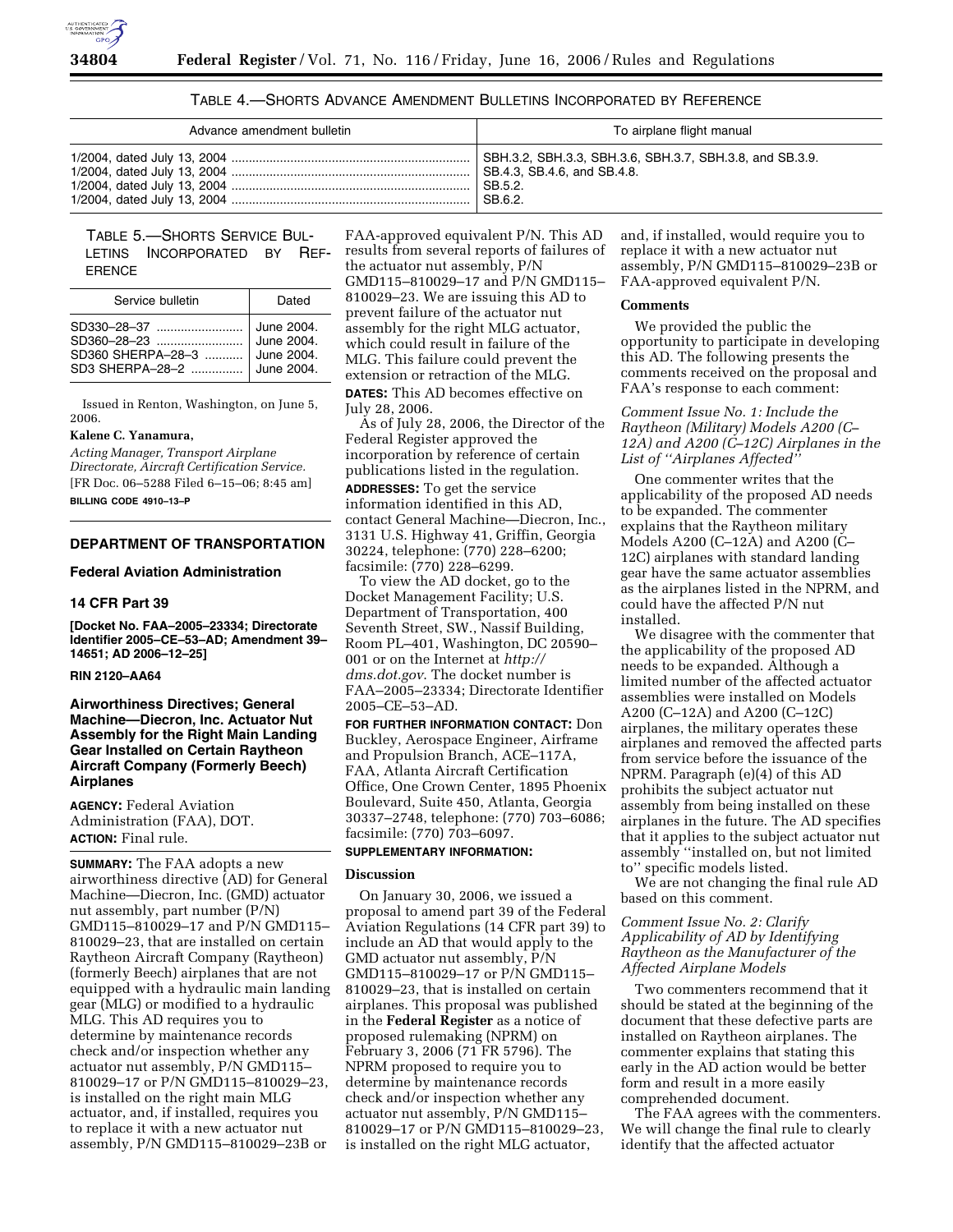assemblies are installed on certain Raytheon airplane models.

# **Conclusion**

We have carefully reviewed the available data and determined that air safety and the public interest require adopting the AD as proposed except for minor editorial corrections. We have

determined that these minor corrections:

• Are consistent with the intent that was proposed in the NPRM for correcting the unsafe condition; and

• Do not add any additional burden upon the public than was already proposed in the NPRM.

# **Costs of Compliance**

We estimate that this AD affects 1,629 airplanes in the U.S. registry.

We estimate the following costs to do the maintenance records check and/or inspection:

| Labor cost | Parts cost         | Total cost per<br>airplane | Total cost on U.S. operators   |
|------------|--------------------|----------------------------|--------------------------------|
|            | Not Applicable<br> | \$80                       | $1,629 \times $80 = $130,320.$ |

We estimate the following costs to do any necessary replacements of the actuator nut assembly that would be

required based on the results of this inspection. We have no way of

determining the number of airplanes that may need this replacement:

| Labor cost                         | Parts cost | Total cost per<br>airplane |
|------------------------------------|------------|----------------------------|
| 4 work-hours $\times$ \$80 = \$320 | \$1.700    | \$2,020                    |

## **Authority for This Rulemaking**

Title 49 of the United States Code specifies the FAA's authority to issue rules on aviation safety. Subtitle I, section 106 describes the authority of the FAA Administrator. Subtitle VII, Aviation Programs, describes in more detail the scope of the agency's authority.

We are issuing this rulemaking under the authority described in subtitle VII, part A, subpart III, section 44701, ''General requirements.'' Under that section, Congress charges the FAA with promoting safe flight of civil aircraft in air commerce by prescribing regulations for practices, methods, and procedures the Administrator finds necessary for safety in air commerce. This regulation is within the scope of that authority because it addresses an unsafe condition that is likely to exist or develop on products identified in this AD.

## **Regulatory Findings**

We have determined that this AD will not have federalism implications under Executive Order 13132. This AD will not have a substantial direct effect on the States, on the relationship between the national government and the States, or on the distribution of power and

responsibilities among the various levels of government.

For the reasons discussed above, I certify that this AD:

1. Is not a ''significant regulatory action'' under Executive Order 12866;

2. Is not a ''significant rule'' under the DOT Regulatory Policies and Procedures (44 FR 11034, February 26, 1979); and

3. Will not have a significant economic impact, positive or negative, on a substantial number of small entities under the criteria of the Regulatory Flexibility Act.

We prepared a summary of the costs to comply with this AD (and other information as included in the Regulatory Evaluation) and placed it in the AD Docket. You may get a copy of this summary by sending a request to us at the address listed under **ADDRESSES.**  Include ''Docket No. FAA–2005–23334; Directorate Identifier 2005–CE–53–AD'' in your request.

### **List of Subjects in 14 CFR Part 39**

Air transportation, Aircraft, Aviation safety, Incorporation by reference, Safety.

## **Adoption of the Amendment**

■ Accordingly, under the authority delegated to me by the Administrator, the Federal Aviation Administration

amends part 39 of the Federal Aviation Regulations (14 CFR part 39) as follows:

# **PART 39—AIRWORTHINESS DIRECTIVES**

■ 1. The authority citation for part 39 continues to read as follows:

**Authority:** 49 U.S.C. 106(g), 40113, 44701.

#### **§ 39.13 [Amended]**

■ 2. FAA amends § 39.13 by adding a new AD to read as follows:

**2006–12–25 General Machine—Diecron,** 

**Inc.:** Amendment 39–14651; Docket No. FAA–2005–23334; Directorate Identifier 2005–CE–53–AD.

# **Effective Date**

(a) This AD becomes effective on July 28, 2006.

## **Affected ADs**

(b) None.

### **Applicability**

(c) This AD affects any actuator nut assembly, part number (P/N) GMD115– 810029–17 or P/N GMD115–810029–23, for the right main landing gear (MLG) actuator installed on, but not limited to, the following Raytheon Aircraft Company (Raytheon) (formerly Beech) airplanes that are certificated in any category and not equipped with a hydraulic MLG or modified to a hydraulic MLG.

| Models | Serial Nos.                                          |
|--------|------------------------------------------------------|
|        | 8010-1 or factory installed hydraulic landing gear). |
|        |                                                      |